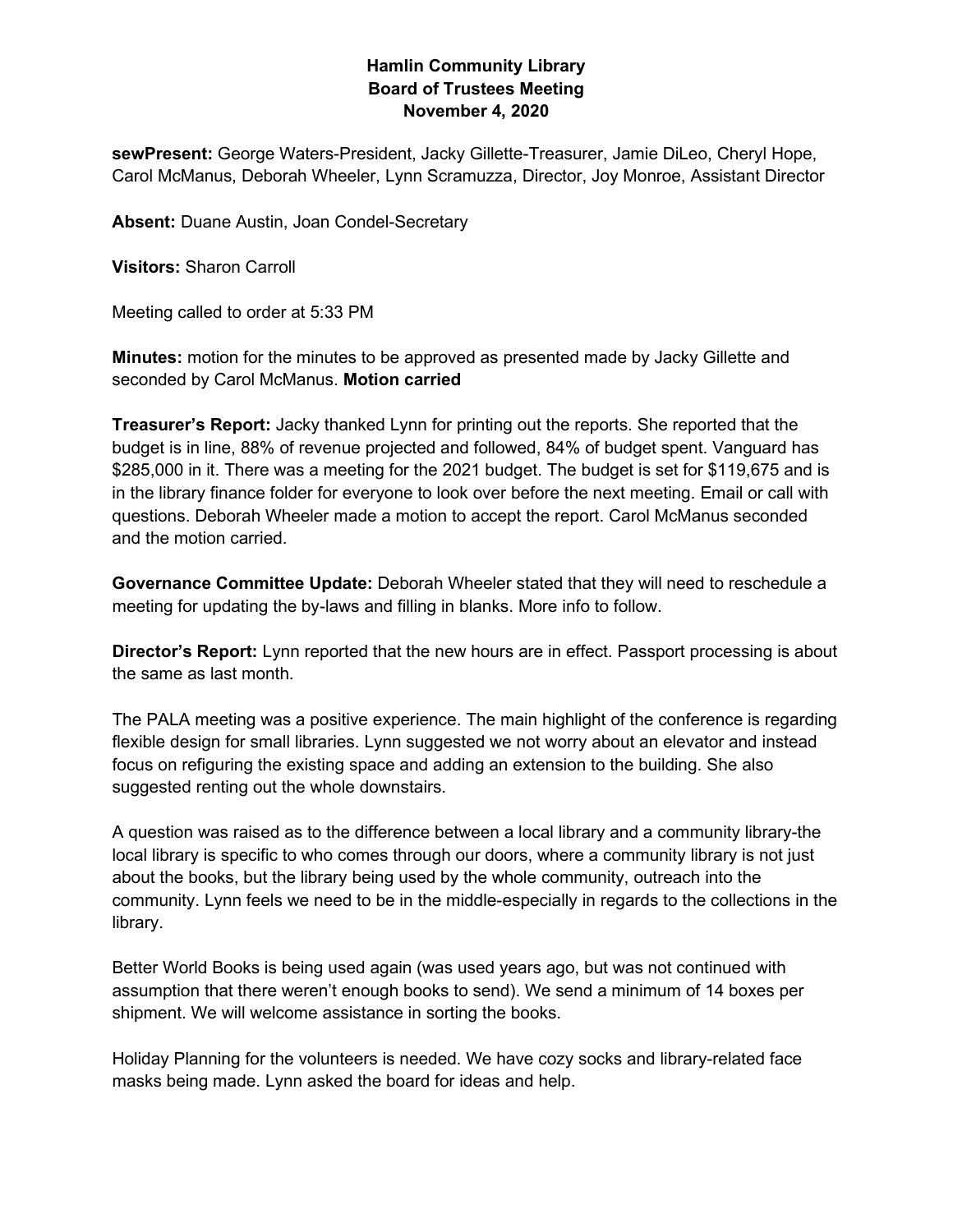Sharon Carroll (guest) is willing to hold a zoom meeting about creating your own sanctuary. Participants will receive a folder and "tools" necessary to facilitate relaxation during the pandemic. She will help them create a space in their homes for self-help, self-relaxation. The volunteers will also be able to socialize with each other (via zoom). Sharon thinks it could be fun and will help volunteers function at a higher level (based on Neuroscience). The event is scheduled for Tuesday, December 15<sup>th</sup> from 7-8:30 pm. Folders will be given out in advance of the event and computer help will be made available as needed.

The board is going to use their discretionary funds to purchase \$30 VISA gift cards for all the volunteers for their holiday gift. We will not be having a luncheon. It was brought to a motion by Carol McManus and seconded by Jacky Gillette. All agreed and all will give signatures to Carol for a card to go with the gift.

**Physical Building and Grounds Report:** George repaired the front outside light tonight. George reported that he spoke with Andy Pace regarding the noisy air conditioner. He explained that the cost for anyone coming out to look into it/fix it would be deferred to Andy. Andy agreed that they would hold off to see if repair was necessary.

George said we need to address the lease for Little Creek in the next month. He will approach Andy Pace regarding their interest in renting the whole lower level. The outpatient care on our property is court-ordered. However, he will also address the fact that people are still smoking on the grounds of the library. The library is under the Department of Education, and as such is a non-smoking campus. A new clause will need to be put in the next lease prohibiting smoking on library property. The library is in jeopardy of losing state funding while the smoking continues. It was pointed out that Andy would be responsible for enforcing the smoking policy. Failure to comply would cause Little Creek to be in breach of their lease.

Little Creek also needs approval to put an in-patient rehab facility within one mile of the library. All surrounding businesses need to agree to it. Issues brought up were: medication on premises, 4-5 day detox sessions-then coming to our property for out-patient care.

**WLA:** George Waters thanked Deborah Wheeler for volunteering to take over going to the meetings. She said it was a positive meeting. Some of the main discussion points were:

- State Aid checks are coming.
- Libraries should maintain curbside pick-up.
- Books were received from Kent Brown of Highlights for Children. Our library was able to add 82 new titles.
- Internet HotSpots are coming to the county.
- Overdrive is in the budget for next year.
- Library Director evaluation will be completed by George by the end of the year.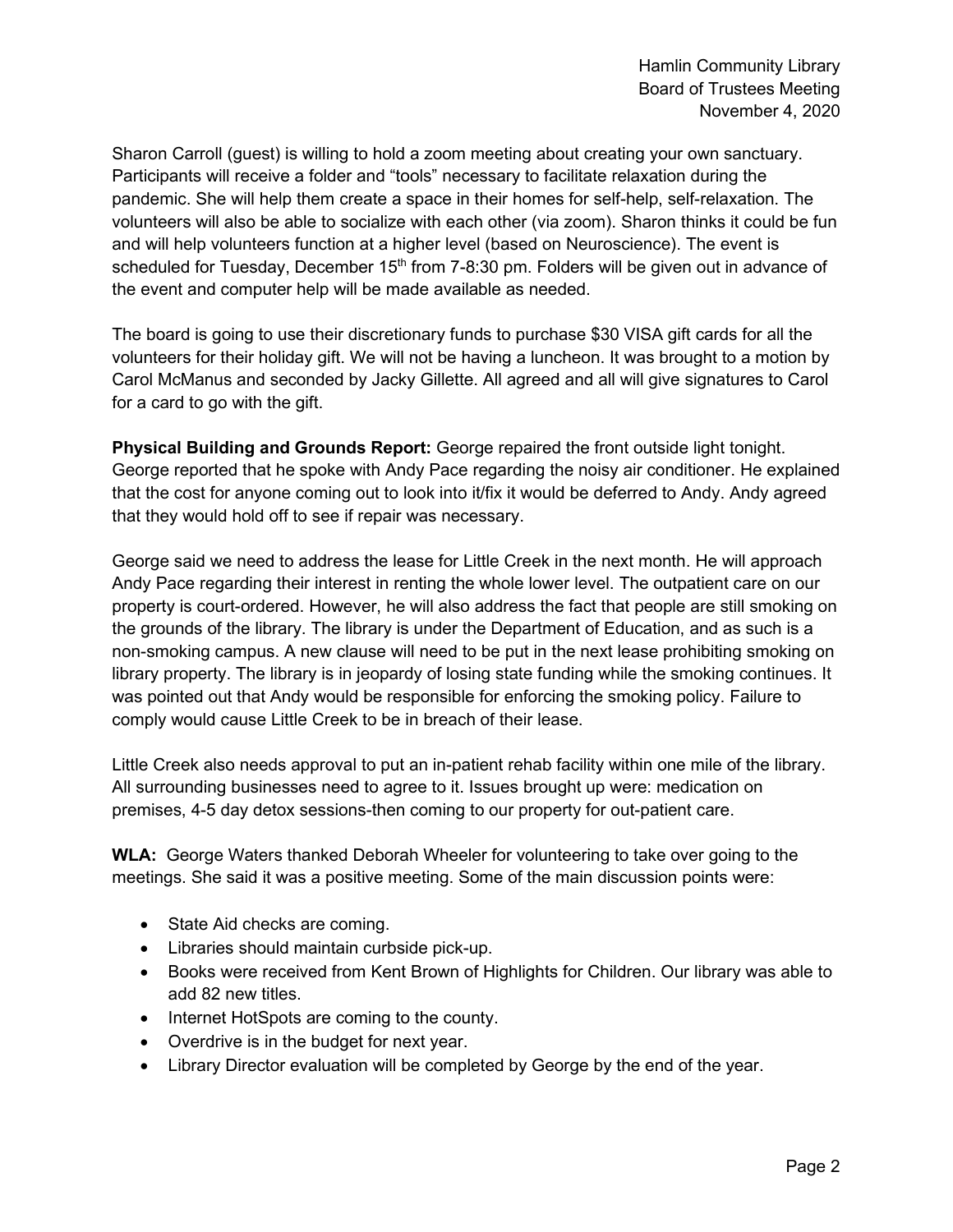**Friend's:** Carol reported that no contact has been made by the Friend's. A letter was sent in October giving a deadline for response. There has been no contact other than Carolyn Black coming to the library to collect check donations and other mail.

A new letter-to include with the previous letter will be sent to the Friends again using certified mail. They will have 10 days to respond (November  $19<sup>th</sup>$ ).

Some people have gotten their checks or cash returned but there is no explanation as to why.

Possible letter to PCBL that the Friends are disbanding.

A press release needs to be issued that the Friend's has disbanded and all contributions may be made to the library directly. Lynn will get together a mailing list and an email list. A paid announcement will also need to go out. Carol and Lynn will craft the letter.

**Old Business:** Covered in previous discussion.

**New Business:** In regards to the downstairs and an elevator, Lynn has discovered the Keystone Purchasing Network and has registered the library. Bids are taken in advance, everything is approved ahead of time so grant processing will be much easier. KPN offers furniture, buildings, supplies, etc.

The state will continue with grants next year. Lynn will be ready to apply as soon as they come available.

Carol spoke with Kylie and will be getting together to get an estimate on work that needs to be done to the building.

If adding an extension/modular building we would only lose a few parking spaces. The elevator is cost prohibitive.

Pencils Group: The writer's group had asked Lynn to allow them to add their published work to our website/social media sites. They think it would help grow the group. Carol McManus has the Pencils page that will do this. If we allowed them, who would monitor content and it would set a precedence for other groups. The board agreed that having links were ok, but not what the group was asking.

**Virtual Board Retreat:** Committees were already established for Governance and Finance. A Fundraising group is needed. It will include: Jacky, Carol, Lynn, Joy and Victoria (new volunteer). We will need to get together to discuss things and what to do.

Possible fundraisers: Virtual Ugly Sweater Contest, Quilt Raffle (donated by Carolyn Black), Virtual Basket Raffle.